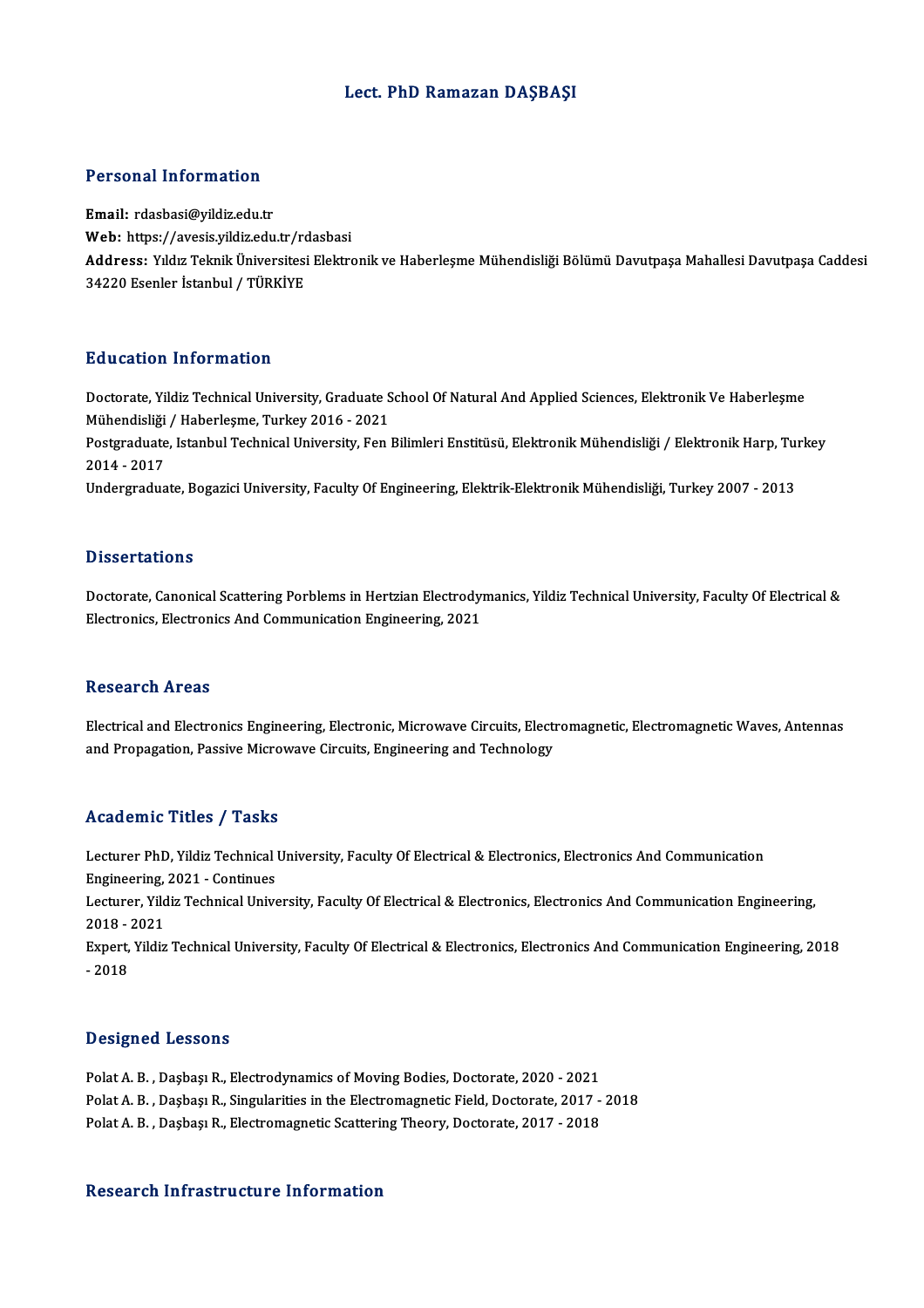# Polat A. B. , Daşbaşı R., Radar Research Laboratory, July 2019<br>Articles Published in Journals That Entered SCI, SSCI and AHCI Indexes

- rticles Published in Journals That Entered SCI, SSCI and AHC<br>I. A Distributional Investigation of Hertz-Heaviside Field Equations<br>POLATA B. DASPASLE I. A Distributional Investigation of Hertz-Heaviside Field Equations A Distributional Investigation of Hertz-Heaviside Field Equations<br>POLAT A. B. , DAŞBAŞI R.<br>IEEE TRANSACTIONS ON ANTENNAS AND PROPAGATION, vol.70, no.6, pp.4613-4622, 2022 (Journal Indexed in<br>SCD POLAT A. B. , DAȘBAȘI R.<br>IEEE TRANSACTIONS ON ANTENNAS AND PROPAGATIOI<br>SCI)<br>II. An analytical approach to rotor blade modulation IEEE TRANSACTIONS ON ANTENNAS AND PROPAGATION<br>SCI)<br>II. An analytical approach to rotor blade modulation<br>DASPASLE ROLATA R
- DAŞBAŞIR.,POLATA.B. WAVE MOTION, vol.105, 2021 (Journal Indexed in SCI)

## Articles Published in Other Journals

- rticles Published in Other Journals<br>I. An Evaluation of Radiation Performances of Various Aperture and Horn Antennas over Sea Surface<br>Mehammed Muse D. S. Deshas B. Bokt A. B Mohammed III Stifts Journalis<br>An Evaluation of Radiation Performance<br>Mohammed Musa D. S. , Daşbaşı R., Polat A. B.<br>The European Journal of Bessersh and Davels An Evaluation of Radiation Performances of Various Aperture and Horn Antennas over Sea Surfac<br>Mohammed Musa D. S. , Daşbaşı R., Polat A. B.<br>The European Journal of Research and Development, vol.2, no.2, pp.429-444, 2022 (R Mohammed Musa D. S. , Daşbaşı R., Polat A. B.<br>The European Journal of Research and Development, vol.2, no.2, pp.429-444, 2022<br>Institutions)<br>II. Physical Optics Scattering by A PEC Missile in Uniform Rectilinear Motion The European Journal of Research and Development, vol.2, no.2, pp.429-444, 2022 (Refereed Journals of Other
- NoorA.,DaşbaşıR.,PolatA.B. Physical Optics Scattering by A PEC Missile in Uniform Rectilinear Motion<br>Noor A., Daşbaşı R., Polat A. B.<br>The European Journal of Research and Development, vol.2, no.2, pp.421-428, 2022 (Refereed Journals of Other<br>Institu Noor A., Daşl<br>The Europea<br>Institutions)<br>Plane Wayo The European Journal of Research and Development, vol.2, no.2, pp.421-428, 2022<br>Institutions)<br>III. Plane Wave Scattering by a PEC Half-Plane in Uniform Rectilinear Motion<br>Deshact B. Polat B.
- Institutions)<br><mark>Plane Wave Scatt</mark><br>Daşbaşı R., Polat B.<br>Progress In Flectre Plane Wave Scattering by a PEC Half-Plane in Uniform Rectilinear Motion<br>Daşbaşı R., Polat B.<br>Progress In Electromagnetics Research B, vol.89, pp.111-132, 2020 (Refereed Journals of Other Institutions)<br>Physical Ontics Sectt

Daşbaşı R., Polat B.<br>Progress In Electromagnetics Research B, vol.89, pp.111-132, 2020 (Refereed Journals of Other Inst<br>IV. Physical Optics Scattering by a PEC Plate Located Vertically over a Dielectric Half-space<br>Polat B. Progress In Electro<br><mark>Physical Optics S</mark>.<br>Polat B., Daşbaşı R.<br>Progress In Electro Physical Optics Scattering by a PEC Plate Located Vertically over a Dielectric Half-space<br>Polat B., Daşbaşı R.<br>Progress In Electromagnetics Research B, vol.88, pp.151-173, 2020 (Refereed Journals of Other Institutions)

Progress In Electromagnetics Research B, vol.88, pp.151-173, 2020 (Refereed Journals of Other Institutions)<br>Refereed Congress / Symposium Publications in Proceedings

- efereed Congress / Symposium Publications in Proceedings<br>I. Physical Optics Scattering by A PEC Missile in Uniform Rectilinear Motion Noor A., Daşbaşı R., Polat A. B.<br>Noor A., Daşbaşı R., Polat A. B.<br>Bhysical Ontics Scattering by A. Physical Optics Scattering by A PEC Missile in Uniform Rectilinear Motion<br>Noor A., Daşbaşı R., Polat A. B.<br>Physical Optics Scattering by A PEC Missile in Uniform Rectilinear Motion, Kayseri, Turkey, 26 - 27 May 2022, vol.2 Noor A., Daşl<br>Physical Option<br>no.2, pp.309<br>An Evolucti Physical Optics Scattering by A PEC Missile in Uniform Rectilinear Motion, Kayseri, Turkey, 26 - 27 May 2022, vol.2<br>no.2, pp.309<br>II. An Evaluation of Radiation Performances of Various Aperture and Horn Antennas over Sea Su
- no.2, pp.309<br>An Evaluation of Radiation Performance<br>Mohammed Musa D. S. , Daşbaşı R., Polat A. B.<br>ESCICONE 2022 International Conference On An Evaluation of Radiation Performances of Various Aperture and Horn Antennas over Sea Surfac<br>Mohammed Musa D. S. , Daşbaşı R., Polat A. B.<br>ESCICONF 2022 - International Conference On Emerging Sources In Science, Kayseri, Mohammed Musa I<br>ESCICONF 2022 - I<sub>V</sub><br>vol.2, no.2, pp.310<br>Podiation Fields ESCICONF 2022 - International Conference On Emerging Sources In Science, Kayseri, Turk<br>vol.2, no.2, pp.310<br>III. Radiation Fields of Corrugated Horn Antenna over Lossy Dielectric Half-Space<br>Mohammed Muse D. S. Dashası B. Pa
- vol.2, no.2, pp.310<br>III. Radiation Fields of Corrugated Horn Antenna over Lossy Dielectric Half-Space<br>Mohammed Musa D. S. , Daşbaşı R., Polat A. B. 5th International 19 May Innovative Scientific Approaches Congress, Samsun, Turkey, 19 May 2021, pp.198-210
- IV. Free Space Doppler Analysis and RCS of a Moving PEC Plate under Physical Optics Approximation 5th International 19 May<br>Free Space Doppler A<br>POLAT A. B. , DAŞBAŞI R.<br><sup>9th International Confere</sup>

8th International Conference on Electrical and Electronics Engineering, ICEEE 2021, Antalya, Turkey, 9 - 11 April 2021, pp.27-31 POLAT A. B., DA<br>8th Internations<br>2021, pp.27-31<br>Perfect Condu 8th International Conference on Electrical and Electronics Engineering, ICEEE 2021, pp.27-31<br>V. Perfect Conductor Bodies of Revolution in Hertzian Electrodynamics<br>POLATA B. DASPASLE

2021, pp.27-31<br>Perfect Conductor Bo<br>POLAT A. B. , DAŞBAŞI R.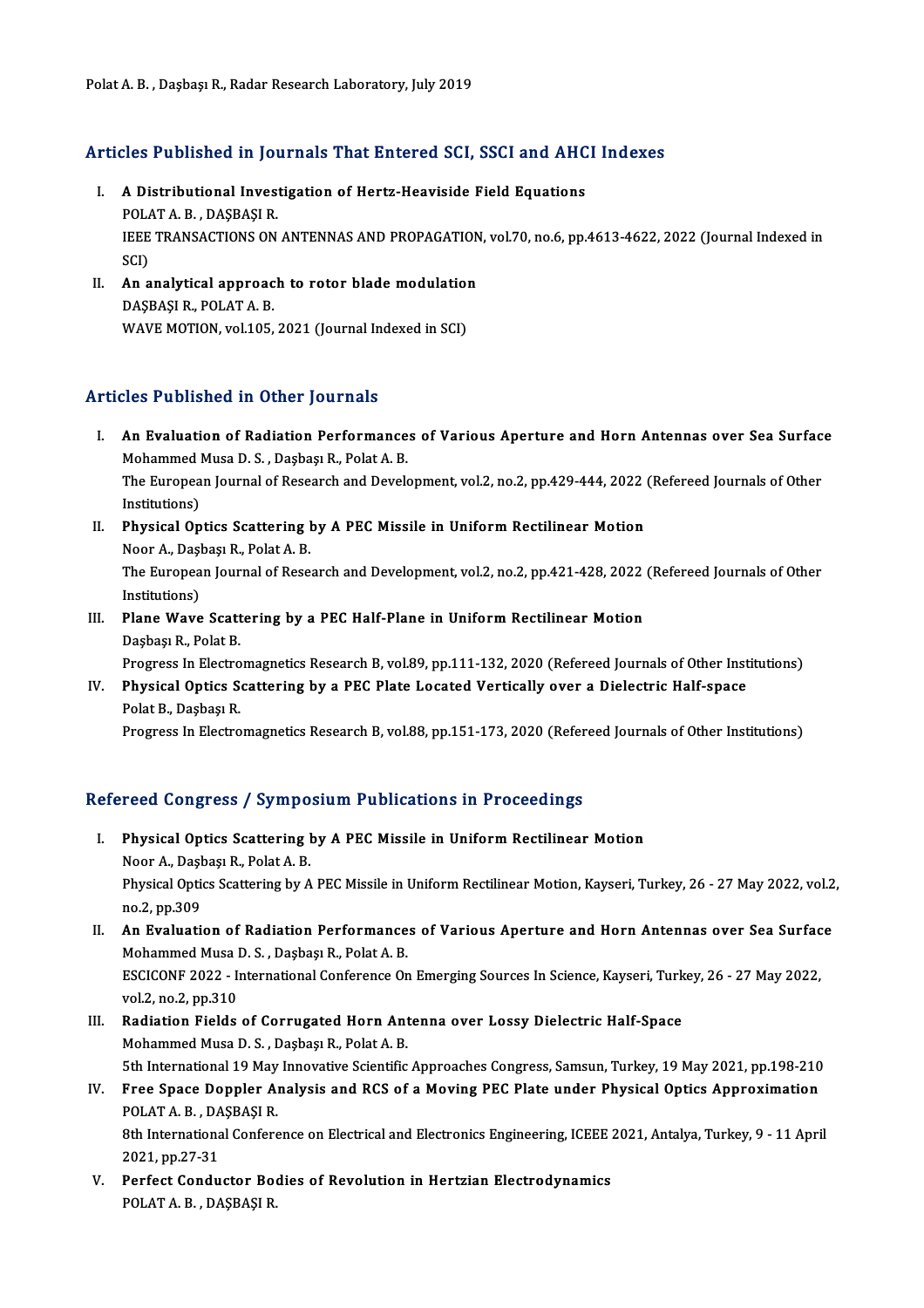8th International Conference on Electrical and Electronics Engineering, ICEEE 2021, Antalya, Turkey, 9 - 11 April<br>2021, np.215, 210 2021, pp.215-219<br>2021, pp.215-219<br>Analysia of Conis 8th International Conference on Electrical and Electronics Engineering, ICEEE 2021, Antalya, Turkey, 9<br>2021, pp.215-219<br>VI. Analysis of Conical Horn Antenna Radiation over Ground by Directional Currents Method<br>POLATA B. PA

## 2021, pp.215-219<br>VI. Analysis of Conical Horn Antenna Radiation over Ground by Directional Currents Method<br>POLAT A. B. , DAŞBAŞIR. Analysis of Conical Horn Antenna Radiation over Ground by Directional Currents Method<br>POLAT A. B. , DAŞBAŞI R.<br>20th International Conference on Microwave Techniques (COMITE) Part of MAREW Conference, ELECTR<br>NETWORK 19 - 21

POLAT A. B. , DAŞBAŞI R.<br>20th International Conference on Microway<br>NETWORK, 19 - 21 April 2021, pp.139-144<br>Dennler Analysis of Dinala Antennas i 20th International Conference on Microwave Techniques (COMIT<br>NETWORK, 19 - 21 April 2021, pp.139-144<br>VII. Doppler Analysis of Dipole Antennas in Arbitrary Motion<br>POLATA B. DASPASLE

## NETWORK, 19 - 21 April<br>Doppler Analysis of D<br>POLAT A. B. , DAŞBAŞI R.<br>20th International Confor POLAT A. B. , DAȘBAȘI R.<br>20th International Conference on Microwave Techniques (COMITE) Part of MAREW Conference, ELECTR POLAT A. B. , DAŞBAŞI R.<br>20th International Conference on Microway<br>NETWORK, 19 - 21 April 2021, pp.161-166<br>Stationary Bhase Evaluation of Surface

## VIII. Stationary Phase Evaluation of Surface Wave Scattering by a Vertical PEC Plate<br>POLAT A. B., DASBASI R. NETWORK, 19 - 21 April<br>Stationary Phase Evalı<br>POLAT A. B. , DAŞBAŞI R.<br>20th International Confei

20th International Conference on Microwave Techniques (COMITE) Part of MAREW Conference, ELECTR POLAT A. B. , DAŞBAŞI R.<br>20th International Conference on Microway<br>NETWORK, 19 - 21 April 2021, pp.182-186<br>Hertzian Formulation of Secttoring by

## IX. Hertzian Formulation of Scattering by Moving PEC Bodies<br>POLAT A. B., DASBASI R. NETWORK, 19 - 21 April<br>Hertzian Formulation<br>POLAT A. B. , DAŞBAŞI R.<br>2020 IEEE Illmajnion Mic Hertzian Formulation of Scattering by Moving PEC Bodies<br>POLAT A. B. , DAŞBAŞI R.<br>2020 IEEE Ukrainian Microwave Week, UkrMW 2020, Virtual, Kharkiv, Ukraine, 21 - 25 September 2020, pp.486-<br>402 POLA<br>2020<br>493<br>Hert

# 2020 IEEE Ukrainian Microwave Week, UkrMW 2020, Vir<br>493<br>X. Hertzian Dipoles Supporting Directional Currents<br>POLATA B. DASPASLE 493<br>Hertzian Dipoles Supp<br>POLAT A. B. , DAŞBAŞI R.<br>2020 IEEE Illmajnian Mis

POLAT A. B., DASBASI R.

2020 IEEE Ukrainian Microwave Week, UkrMW 2020, Virtual, Kharkiv, Ukraine, 21 - 25 September 2020, pp.494-<br>500 2020 IEEE Ukrainian Microwave Week, UkrMW 2020, Virtual, Khar<br>500<br>XI. Plane Wave Reflection by a PEC Plane in Harmonic Motion<br>Rolat B, DASPASLE

# 500<br><mark>Plane Wave Reflec</mark><br>Polat B., DAŞBAŞI R.<br><sup>2nd International Co</sup>

Plane Wave Reflection by a PEC Plane in Harmonic Motion<br>Polat B., DAŞBAŞI R.<br>2nd International Conference on Electrical, Communication and Computer Engineering, ICECCE 2020, İstanbul,<br>Turkey, 12, 13 June 2020. Polat B., DAŞBAŞI R.<br>2nd International Conferer<br>Turkey, 12 - 13 June 2020<br>On Conservation of Flee Turkey, 12 - 13 June 2020

## XII. On Conservation of Electromotive Force in Hertzian Electrodynamics<br>Polat B., DASBASI R.

On Conservation of Electromotive Force in Hertzian Electrodynamics<br>Polat B., DAŞBAŞI R.<br>2nd International Conference on Electrical, Communication and Computer Engineering, ICECCE 2020, İstanbul,<br>Turkay 12, 13 June 2020. Polat B., DAŞBAŞI R.<br>2nd International Conferer<br>Turkey, 12 - 13 June 2020<br>Velidation of Hertrian E

## Turkey, 12 - 13 June 2020<br>XIII. Validation of Hertzian Electromagnetism in a Rectangular Waveguide with Rotating PEC Termination Polat B, DAŞBAŞIR. Validation of Hertzian Electromagnetism in a Rectangular Waveguide with Rotating PEC Terminat<br>Polat B., DAŞBAŞI R.<br>PhotonIcs and Electromagnetics Research Symposium - Spring (PIERS-Spring), Rome, Italy, 17 - 20 June 2019,<br>

Polat B., DAŞBA<br>PhotonIcs and<br>pp.2850-2856<br>260 despece : PhotonIcs and Electromagnetics Research Symposium - Spring (PIERS-Spring), Rome, Italy, 17 - 20 June 201<br>pp.2850-2856<br>XIV. 360 degrees Variable Microwave Phase Shifter Design for Clutter Cancellation Circuitry of Life<br>Dete

# pp.2850-2856<br>360 degrees Var<br>Detecting Radar<br>Takhiri N. Orgy A 360 degrees Variable Micr<br>Detecting Radar<br>Takbiri N., Oncu A., Dasbasi R.<br>20th International Conference

Detecting Radar<br>Takbiri N., Oncu A., Dasbasi R.<br>20th International Conference on Microwaves, Radar, and Wireless Communication (MIKON), Gdansk, Poland, 16 -Takbiri N., Onc<br>20th Internati<br>18 June 2014

# 18 June 2014<br>Supported Projects

Supported Projects<br>Polat A. B. , Daşbaşı R., Project Supported by Higher Education Institutions, Radar Cross Section Analysis and<br>Measurement of Conongial Tergets aver See Weten 2021, 2022 Measurement of Speed<br>Polat A. B. , Daşbaşı R., Project Supported by Higher Education In:<br>Measurement of Canoncial Targets over Sea Water, 2021 - 2022<br>Özdil H. Dasbası B. TUBITAK Brejast, Casitli Yarılım Colistinma On Polat A. B. , Daşbaşı R., Project Supported by Higher Education Institutions, Radar Cross Section Analysis and<br>Measurement of Canoncial Targets over Sea Water, 2021 - 2022<br>Özdil H., Daşbaşı R., TUBITAK Project, Çeşitli Yaz

Measurement of Canoncial Targets over Sea Water, 2021 - 2022<br>Özdil H., Daşbaşı R., TUBITAK Project, Çeşitli Yazılım Geliştirme Ortamları ve Sensör Birimlerini Destekleyen Eğitim<br>Kurumları Odaklı Geliştirme Kartlarının Özgü Özdil H., Daşbaşı R., TUBITAK Project, Çeşitli Yazılım Geliştirme Ortamları ve Sensör Birimlerini Destekleyen Eğitim<br>Kurumları Odaklı Geliştirme Kartlarının Özgün Tasarımı ve Geliştirilmesi, 2020 - 2021<br>Polat A. B. , Daşba

Kurumları Odaklı Geliştirn<br>Polat A. B. , Daşbaşı R., Pro<br>Problemleri, 2019 - 2021<br>Polat A. B. , Dasbaşı B., Pro Polat A. B. , Daşbaşı R., Project Supported by Higher Education Institutions, Hertz Elektrodinamiğinde Kanonik Saçılı<br>Problemleri, 2019 - 2021<br>Polat A. B. , Daşbaşı R., Project Supported by Higher Education Institutions, K

Problemleri, 2019 - 2021<br>Polat A. B. , Daşbaşı R., Project Supported by Higher Education Institutions, Kendi Ekseni Etrafında Dönme Hareketi<br>Yapan Dönel Simetrik Cisimlerin Hertz Elektrodinamiği, 2019 - 2020